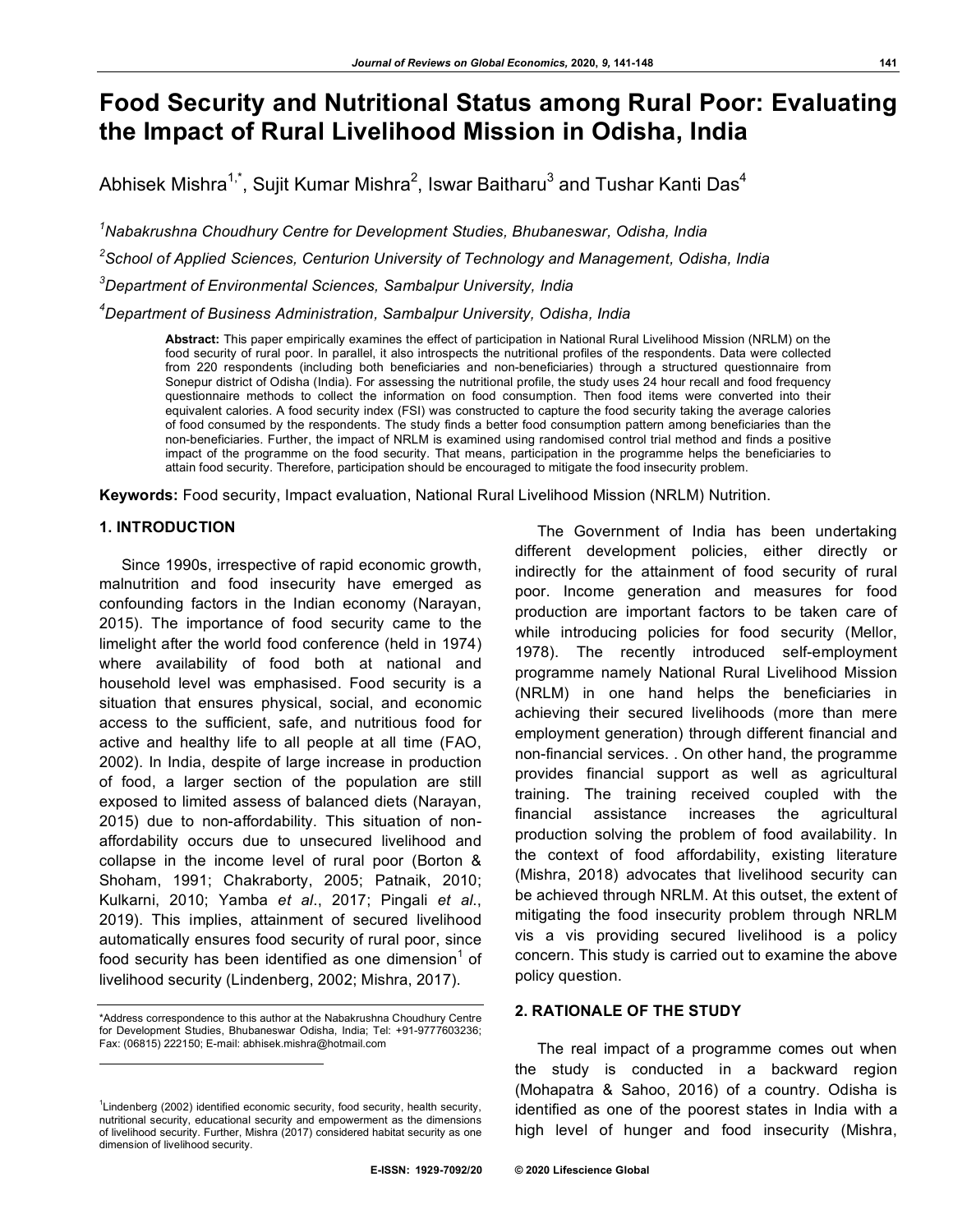Debata, & Dewangan 2019, Sahoo, 2019). Further, in Odisha, the Kalahandi-Bolangir -Koraput  $(KBK)^2$  zone is popularised as the poorest region in India characterised by people with poor nutritional intake (Kujur, 2006; Parida, 2008; Rahman, 2016). Sonepur, being an indispensable core area of KBK zone signifies its backwardness. This provides the motivation to conduct the study in Sonepur district.

# **3. THEORETICAL FRAMEWORK AND EMPIRICAL EVIDENCE**

The NRLM ensures that at least one member from each identified rural poor household is brought under the self-help group (SHG) network in a time-bound manner giving preference to women. This makes clear that the NRLM tries to address poverty through SHGs. This participation in SHGs makes the beneficiaries empowered (Desai & Joshi, 2012; Deininger & Liu, 2013; Banerjee *et al*., 2014); and empowerment of women affects the food security positively (Sharaunga, Mudhara, & Bogale, 2016). Further, long term exposure to poverty alleviation programmes (through SHGs) ensures food security as it has a positive impact on the consumption and nutritional intake of beneficiaries (Deininger & Liu, 2009).

Further, financial assistance in the form of revolving fund, seed capital, and community investment fund is provided to the beneficiaries under the programme. Land is found to be a primary asset in the rural area (Mohapatra & Sahoo, 2016); as it is not only used for agricultural production but also used as a security against shocks by selling those assets in the market. Presence of cultivated land encourages beneficiaries to utilise the received fund in on-farm activities that increases the production and self-procurement of food (because of ownership of land). This provides them the ability to generate income which permits them to purchase and consume quality food<sup>3</sup> (Pritchard, Rammohan, & Sekhar, 2016) ensuring food security. Thus, in a nut-shell, it can be articulated that NRLM through its benefits can provide food security to the rural poor. To validate this assumption, this study is carried out with the objective of examining the impact of NRLM on food security.

l

# **4. DATA AND METHODOLOGY**

#### **4.1. Data**

The study is based on both primary and secondary data. To obtain primary data, a field survey was conducted with a structured questionnaire. Likewise, the secondary data were collected from the belowpoverty-line (BPL) line for the selection of nonbeneficiaries<sup>4</sup>. The non-beneficiaries were selected from the same village of nearby villages. It was imperative to include the non-beneficiaries, as they act as counterfactual<sup>5</sup>.

A three stage probability (and non-probability) sampling was followed to collect data- with blocks as primary unit, *Grampanchyats* and villages as secondary unit and the beneficiaries (and nonbeneficiaries) as the ultimate sampling unit.

Under the NRLM, two types of blocks were found in Sonepur district, intensive and non-intensive. In the case of intensive blocks, all components of the programme work intensely; where as in the nonintensive blocks all components don't work. In this regard, to obtain an unbiased outcome, data were collected from two blocks (that includes one intensive and one non-intensive). Tarbha was identified as the only intensive block in Sonepur district<sup>6</sup>. Therefore, Tarbha and Sonepur (a non-intensive block chosen as per the logic of empirical research) blocks were taken for the study. In six different *Grampanchayats* of Tarbha block, intensive works were going on; of which five *Panchayats* were taken for the study. Further, one village from each intensive *Panchayat* were chosen at random. On the other hand, five different villages of five *Panchayats* of Sonepur block were selected at random. Lastly, a total of 220 respondents (120 beneficiaries and 100 non-beneficiaries) were interviewed for the study. Non-participants were selected from the same village or nearby villages from the below poverty line (BPL) list. The BPL lists were collected from *Panchayat* office.

## **4.2. Methodology**

l

The present study aims to examine the impact of NRLM on food security. To capture the food security of

 $3$ Quality food refers to the food that is enriched with macro and micro nutrients. Macro nutrients include carbohydrate, protein, fats and dietary fibre; whereas, micro nutrients include vitamins and minerals.

<sup>&</sup>lt;sup>4</sup>Here, non-beneficiaries for the study include poor who do not participate in the programme with equal characteristics with beneficiaries in terms of age, income and asset holding.

<sup>&</sup>lt;sup>5</sup>Counterfactual means, what could have been the outcome; if the programme participants would not have participated in the programme.

 $6$ Data for the present study were collected in the year 2015. At that time, Tarbha was the only intensive block in Sonepur district.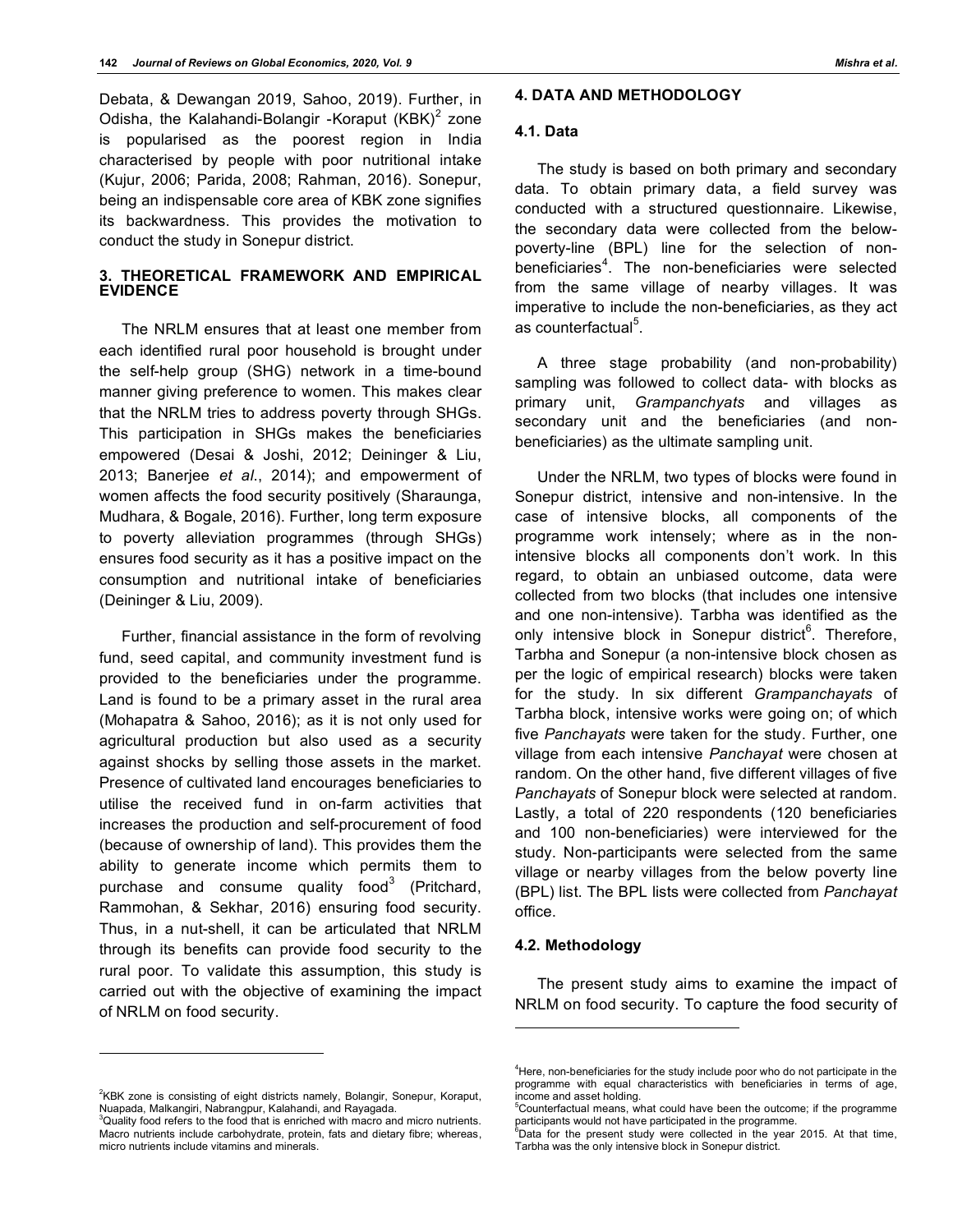the respondents the present study uses the dietary intake method following Escamilla and Corrêa (2008). The study uses 24 hour recall and food frequency questionnaire methods to collect the information on food consumption. Data on the consumption of different food items were collected in every alternate week for two months consecutively in three seasons (i.e. summer, rainy, and winter). In this way, total ninety (90) days were covered under the study for measuring the parameters. Each food item (with quantity) is converted into equivalent calories.<sup>7</sup> The present study captures the food security through an index called food security index (FSI) taking the average calories of food consumed by the respondents. The FSI was calculated based on the United State Development Programme (USDP) method of calculating Human Development Index  $(HDI).<sup>8</sup>$ 

$$
d_i = \frac{A_i - m_i}{M_i - m_i} \tag{1}
$$

Where,  $d_i$  is the index of i<sup>th</sup> dimension.  $A_i$ ,  $M_i$ ,  $m_i$  are actual value, maximum value and minimum value in  $i<sup>th</sup>$ dimension.

# **4.3***.* **Econometric Impact Evaluation of the NRLM on Food Security**

The impact evaluation is structured to investigate the impact (causal effect) of the NRLM on the outcomes (i.e. food security) (Gertler, Martinez, Premand, Rawlings, & Vermeersch, 2007). The evaluation of a policy is based on two theories, the structural approach and the treatment effect approach. The former is applicable where there is universal participation, while the treatment effect approach is applicable where there are two groups: (a)a treatment group that takes part in the program and (b) a comparison group that does not participate in the program (Heckman & Vytlacil, 2005; Mishra & Das, 2017).

Evaluation methods in empirical economics fall into five broad categories, each of which provides an alternative approach for constructing the counterfactual and minimises selection bias<sup>9</sup>. Ravillion (2008) advocates that studies based on a randomised

 $\overline{a}$ 

selection method mitigate the selection bias problem to the greatest possible extent. Randomised selection is applicable when the programme is a large one and needs to be implemented in a phase-wise manner (Gertler *et al.* 2007). This method also ensures that each individual has an equal opportunity to take part in the program. The NRLM is a flagship programme that has been implemented in a phase-wise fashion; in addition, participation in the NRLM is voluntary, which implies that the beneficiaries enjoy equal opportunity to participate. Therefore, this method is suitable for estimating the impact. Thus, the present study uses this method to examine the impact of the NRLM on food security.

Data were collected in two phases (baseline and follow-up) for the study. After collecting the follow-up data, significant changes in different parameters (including age, educational qualification, family type, land holding, & food security) of both beneficiaries and non-beneficiaries were studied through *t-test*. Following past literature (Rahman, 1986a, 1986b; Hashemi, Schuler, & Riley, 1996; Pitt & Khandker, 1998; Kabeer, 2001; Gertler *et al*. 2007; Mohapatra & Sahoo, 2016) the impact was estimated using a multiple regression equation taking control variables namely age (A), educational qualification (Ed) and land holding (LH) along with the participation. The dependent variable for the study is the FSI of the respondents; whereas, the treatment variable is the participation in NRLM, which takes the value 1 if participates in the programme and 0 otherwise. The estimable regression equation is presented below.

$$
FSI = \alpha + \beta_1 P_i + \beta_2 A_i + \beta_3 Ed_i + \beta_4 LH_i + \varepsilon_i
$$
 (2)

# **5. RESULTS & DISCUSSION**

# **5.1. Socio-Economic Profile**

In the context of social stratification, caste has a significant importance (Mohapatra & Sahoo, 2016). It is found to be one of the key markers of socio-economic status in the rural India (Rao & Ban, 2007). Scheduled castes (SCs) and Scheduled tribes (STs) people have primarily remained outside the mainstream of the society. In the present study, a majority of beneficiaries belong to SC category (85%) followed by Other Backward Classes (OBC) (12%) and general (3%). Approximately same distribution pattern was found for non-participants.

In addition to caste, household income and land holding are also important indicators of economic

<sup>&</sup>lt;sup>7</sup>https://ndb.nal.usda.gov/ndb/nutrients/index (accessed on 2nd January 2018). <sup>8</sup>Technical notes, human development reports, 2013, available at http://hdr.undp.org/sites/default/files/hdr\_2013\_en\_technotes.pdf (accessed on 29th May 2018)

<sup>&</sup>lt;sup>9</sup>Selection bias occurs when the reasons for participation are correlated with the outcome (Gertler *et al*. 2007).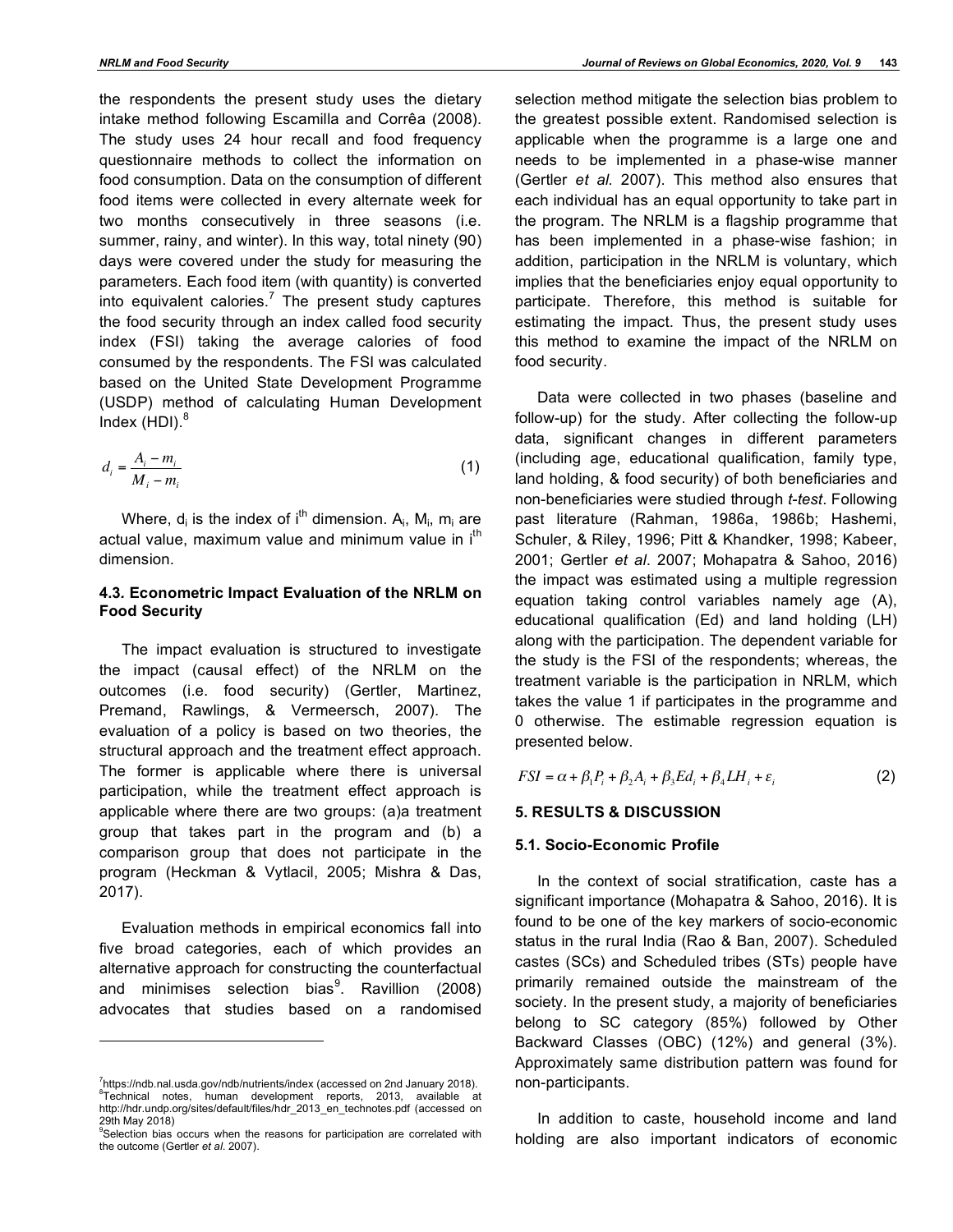status. The average annual income of beneficiaries was found to be Rs. 38300, whereas the annual income of non-beneficiaries was found to be Rs. 35200. It was observed from the study that 55% of beneficiaries and 31% of non-beneficiaries were having with cultivated land.

### **5.2. Nutritional Profile of Respondents**

Consumption of nutritious food is prerequisite to lead a healthy life and it comes from a balanced diet. Balanced diet ensures eating food that contains carbohydrate, protein, fats and minerals proportionately. The nutritional profiles of both beneficiaries (of NRLM) and non-beneficiaries are presented below (Tables **1** and **2**).

Tables **1** and **2** portray that the nutritional profile of beneficiaries are better than the non-beneficiaries. On the contrary to this neither the beneficiaries nor the non-beneficiaries meet the per day minimum prescribed calories requirement of 2234 Kcal, who are involved in moderate work (Rao, 2010). Carbohydrate, protein, and fat contribute to the body's energy requirements. This can be achieved through the consumption of a balanced diet. An imbalanced diet may lead to different diseases. For example, diet with high fat could lead to obesity and similarly a low-fat high-carbohydrate diet might increase a particular type of lipid profile (Harshman & Aldoori, 2006). Therefore, consumption of a balanced diet is highly essential for a human body being to be healthy. Dietary reference (Harshman & Aldoori, 2006) suggests that adults consume 45% to 65% , 20% to 35%, and 10% to 35% of their total calories from carbohydrate, fat, and protein respectively. The present study finds a similar pattern of food consumption among the respondents. The prescribed carbohydrate consumption for women who do moderate work is between 180 g/day to 230g/day.

**Table 1: Average Nutritional Profile of NRLM Beneficiaries in a Day**

| <b>Food items</b>                             | Quantity<br>consumed (g) | Carbohydrate(g) | Protein(g) | Total lipids(g) | Energy(Kcal) |
|-----------------------------------------------|--------------------------|-----------------|------------|-----------------|--------------|
| Rice(wild rice cooked)                        | 300                      | 64.02           | 11.97      | 1.02            | 303          |
| Pulses (cooked, boiled, drained<br>with salt) | 50                       | 19.49           | 2.98       | 0.68            | 55.5         |
| Onion(Raw)                                    | 100                      | 9.34            | 1.1        | 0.1             | 40           |
| Garlic(Raw)                                   | $\mathbf{1}$             | 0.3306          | 0.0636     | 0.005           | 0.4          |
| Cucumber (raw)                                | 120                      | 4.356           | 0.78       | 0.132           | 18           |
| Cauliflower(cooked, boiled with<br>salt)      | 130                      | 5.343           | 2.392      | 0.585           | 29.9         |
| Ladyfinger(cooked, boiled with<br>salt)       | 80                       | 47.76           | 8.48       | 7.28            | 290.4        |
| Brinjal(cooked, boiled with salt              | 60                       | 4.884           | 0.498      | 0.138           | 19.8         |
| Potato (cooked)                               | 100                      | 24.24           | 2.44       | 0.1             | 105          |
| Drumstick (cooked)                            | 6                        | 0.6544          | 0.1254     | 0.0114          | 2.16         |
| Egg                                           | 100                      | 0.83            | 13.61      | 14.84           | 196          |
| Chicken                                       | 25                       | $\overline{a}$  | 6          | 3.4             | 50.9         |
| Sweet potato leaves (boiled,<br>cooked)       | 60                       | 4.428           | 1.308      | 0.204           | 21           |
| Drumstick leaves(boiled,<br>cooked)           | 220                      | 24.53           | 11.462     | 2.046           | 132          |
| Turmeric                                      | $\overline{c}$           | 1.3428          | 0.1936     | 0.065           | 6.24         |
| Ginger                                        | 1                        | 0.7162          | 0.0898     | 0.0424          | 3.35         |
| Mustard                                       | 3                        | 0.8427          | 0.7824     | 1.0872          | 15.24        |
| Coriander                                     | 1                        | 0.5499          | 0.1237     | 0.1777          | 2.98         |
| Cumin                                         | 1                        | 0.4424          | 0.1781     | 0.2227          | 3.75         |
| Total                                         |                          | 214.1           | 64.57      | 32.13           | 1295.62      |

(**Source:** https://ndb.nal.usda.gov/ndb/search/list).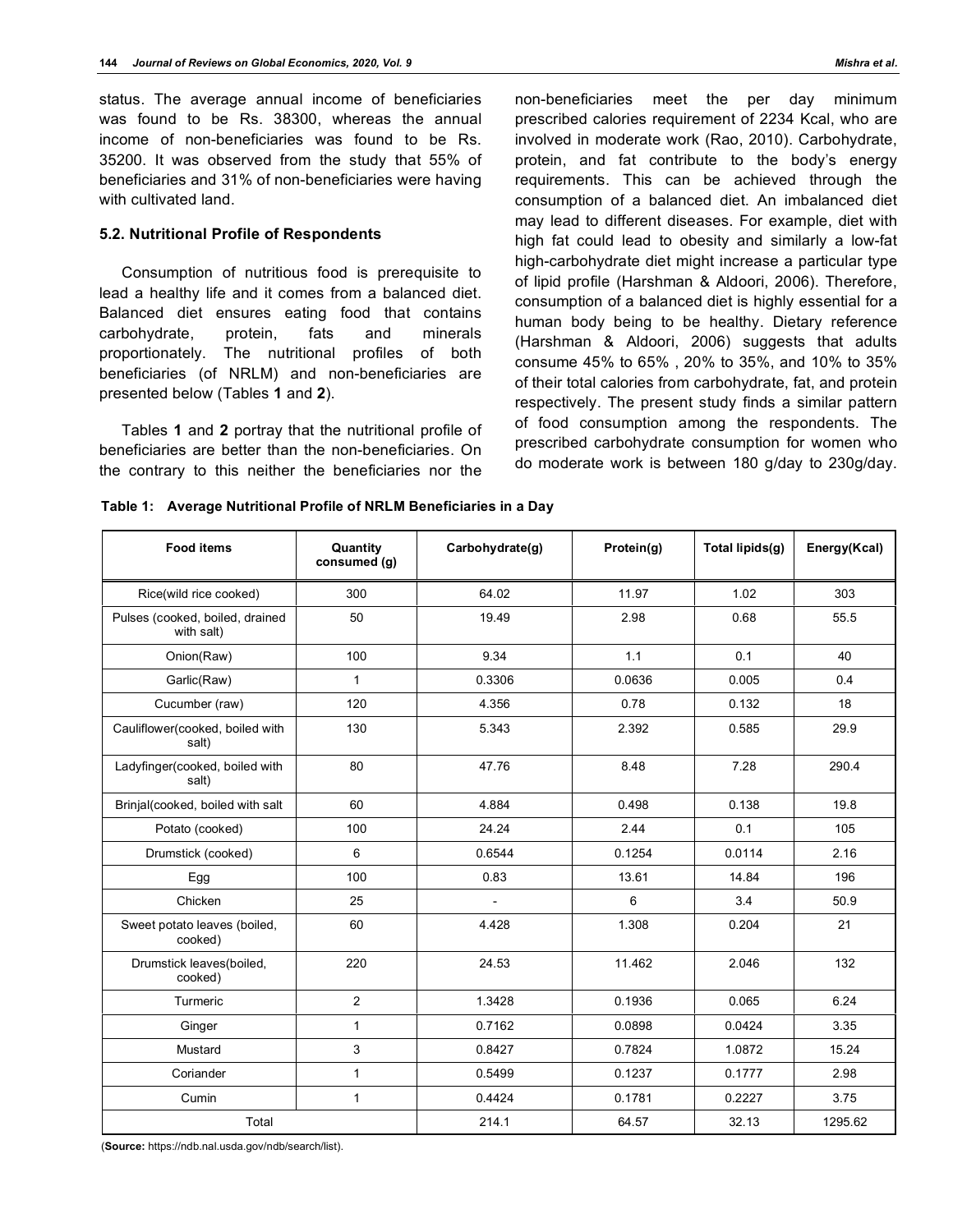| <b>Food items</b>                            | Quantity<br>consumed (g) | Carbohydrate(g) | Protein(g)   | Total lipids(g) | Energy(K cal) |
|----------------------------------------------|--------------------------|-----------------|--------------|-----------------|---------------|
| Rice(wild rice cooked)                       | 280                      | 60.59           | 11.172       | 0.952           | 282.8         |
| Pulses(cooked, boiled, drained<br>with salt) | 40                       | 7.796           | 16.688       | 3.808           | 310.8         |
| Onion(raw)                                   | 220                      | 20.54           | 2.42         | 0.22            | 88            |
| Garlic(raw)                                  | 90                       | 29.75           | 5.724        | 0.45            | 134.1         |
| Cucumber (raw)                               | 70                       | 2.541           | 0.455        | 0.077           | 10.5          |
| Potato (cooked)                              | 120                      | 29.088          | 2.928        | 0.12            | 126           |
| Egg<br>Chicken                               | 100<br>20                | 0.83            | 13.61<br>4.8 | 14.84<br>2.6    | 196<br>4      |
| Sweet potato leaves (boiled,<br>cooked)      | 30                       | 2.214           | 0.654        | 0.102           | 10.5          |
| Drumstick leaves(boiled,<br>cooked)          | 70                       | 7.805           | 3.689        | 0.651           | 42            |
| Turmeric                                     | 2                        | 1.3428          | 0.1936       | 0.065           | 6.24          |
| Ginger                                       | 1                        | 0.7162          | 0.0898       | 0.0424          | 3.35          |
| Mustard                                      | 3                        | 0.8427          | 0.7824       | 1.0872          | 15.24         |
| Coriander                                    | $\mathbf{1}$             | 0.5499          | 0.1237       | 0.1777          | 2.98          |
| Cumin                                        | 1                        | 0.4424          | 0.1781       | 0.2227          | 3.75          |
| Total                                        |                          | 165.09          | 63.50        | 25.41           | 1040.26       |

(**Source:** https://ndb.nal.usda.gov/ndb/search/list).

From Tables **1** and **2**, it is apparent that only the beneficiaries are consuming as per the prescribed standard.

Protein is an important component of every cell in human body. It is used to build and repair tissues. Further, it can be used for making enzymes, hormones and other chemicals required for various metabolic pathways. Therefore, fulfilling the minimum protein requirement of the body is vital. For living being, an average of 0.8g protein is required per kg of body weight (Harshman & Aldoori, 2006). Therefore, based on the above calculation, they require a minimum of 35.6g/day. Further, Gopalan *et al*. (2016) advocate that a woman who is engaged in moderate work with a body weight of 50 kg should consume protein of 55g/day. In the present study, the average weight of the respondents is found to be 44.5 kg. That signifies that they are underweight. Interestingly, the study finds a better protein consumption of 64.57g/day and 63.50g/day in the case of beneficiaries and nonbeneficiaries respectively, which is much above the minimum prescribed protein requirement.

Alike carbohydrate and protein, fats also play an essential role which provides energy as well as essential fatty acids to meet the body's metabolic

requirements. There are two types of essential fatty acids namely n-6 and n-3. The former type of fatty acid helps in the integration of cell membrane, whereas the later is essential for certain metabolic function and protection against cardiovascular diseases (Rao, 2010). Fish oil is found to be an important source for n-3 fatty acid. Vegetable oils like mustard, soya are rich in lenolenic acid, which gets converted into n-3 fatty acid in the body. In the present study, it was found that the respondents use mustard oil for cooking purpose. Therefore, there is a less possibility of cardio vascular diseases among the respondents.

Apart from this, the consumption of tomato was found to be frequent in the case of both beneficiaries and non-beneficiaries (though it is not mentioned in the table). Thus, they obtain vitamins (vitaminB1, B2, B3, & B6, vitamin C), minerals (Calcium, Iron, and Magnesium), fatty acids and amino acids from it. Consumption of drumstick and drumstick leave provides minerals, vitamins, and phytochemicals, which are useful for the treatment of malnutrition, augment breast milk in lactating mothers (Gopalkrishnan, Doriya, &Kumar, 2016).Antioxidant and anti inflammatory effects could be realised due to the consumption of onion and turmeric (Griffith, Trueman, Crowther,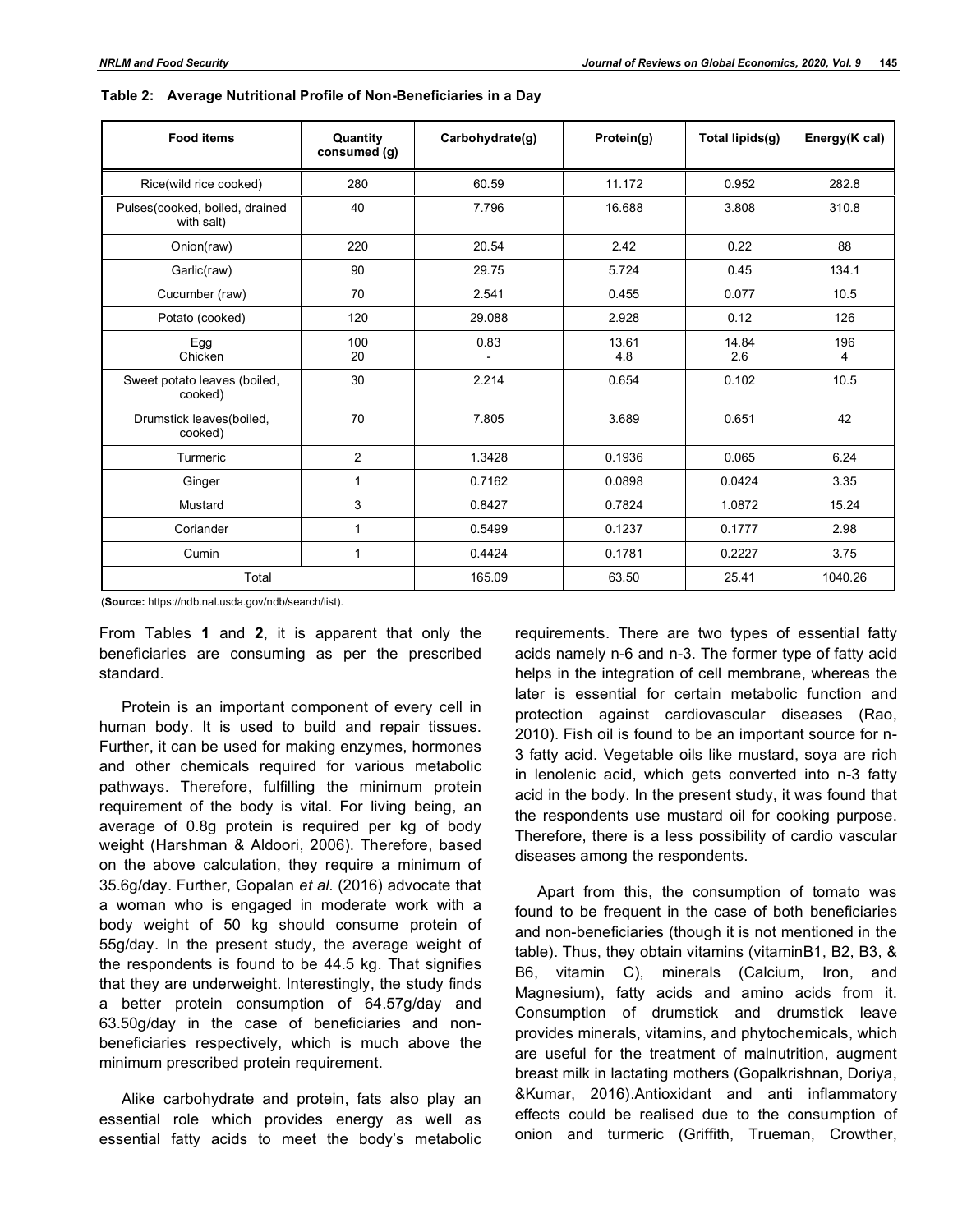Thomas, & Smith, 2002; Gupta, Patchva, & Agrawal, 2012). Consumption of ginger provides potassium which helps and protects them from neural disease (Choi, Kim, Jeong, & Oh, 2018). Along with this, the respondents consume different fruits in different seasons. Fruits are the major source for micronutrients and minerals. It was found from the interview that fruits like banana, watermelon, apple, orange, guava, and grapes are consumed by the respondents. Further, the frequency of consuming fruits in non-beneficiaries is found to be very low in comparison to the beneficiaries.

From the analysis of nutritional profile of the respondents, a similar pattern consumption of macronutrients (carbohydrate, protein, and fats) is found for both beneficiaries and non-beneficiaries. On the contrary, the presence of food enriched with micronutrients, vitamins, and minerals are found to be less in the diet of non-beneficiaries than beneficiaries. That is because the beneficiaries are getting an opportunity to interact with the society (through SHG) which motivates them to consume quality food within the limited resources.

# **5.3. Econometric Impact of NRLM on Food Security**

In the case of randomised assignment, it is assumed that no external factors other than the programme explain the differences in the outcome between the treatment and control groups (Gertler *et al*., 2007). In order to validate this assumption, independent sample *t-test* was used to examine the significant difference in the characteristics of both the groups. It was observed (Table **3**) that the average characteristics of the respondents in both the groups were very similar. This signifies the choice of a valid counterfactual, which ensures the internal validity. Further, the present study finds a positive impact of NRLM on food security (Table **4**). Table **4** depicts the information that participation in NRLM bears a significant positive effect on food security. Along with the participation, land holding also bears a positive effect on food security. It signifies the situation when the people have their own land there is a greater possibility of capitalising the benefits (both financial and non-financial) in solving food insecurity problem.

In the post-independence India, the introduction of food security oriented strategy for the reduction of poverty has come to assume vital importance. Public distribution system (PDS), the largest food subsidy programme (Jha, Gaiha, Pandey, & Kaicker, 2013) was implemented for ensuring food security. Though the programme was large, its effects on calories intake on poor were low (Radhakrishna, Subbarao, Indrakant,

|  | Table 3: Balance between Treatment and Comparison Groups at Baseline |  |
|--|----------------------------------------------------------------------|--|
|  |                                                                      |  |

| <b>Household Characteristics</b> | Treatment group (N=120) | Control group (N=100) | <b>Difference</b> | t-stat   |
|----------------------------------|-------------------------|-----------------------|-------------------|----------|
| Age                              | 36.55                   | 36.60                 | $-0.0570$         | $-0.056$ |
| Educational qualification        | 3.890                   | 4.176                 | $-0.2866$         | $-0.848$ |
| Family Type (single=1)           | 0.263                   | 0.265                 | $-0.002$          | $-0.033$ |
| Family Type (joint=1)            | 0.737                   | 0.735                 | 0.002             | 0.033    |
| Dependency ratio                 | 0.69                    | 0.70                  | $-0.01$           | $-0.480$ |
| Land holding                     | 1.20                    | 0.88                  | 0.32              | 2.055    |
| Food security                    | 0.31                    | 0.20                  | 0.11              | 4.708    |

(**Source**: Authors' calculation).

|  | Table 4: Impact of NRLM on Livelihood Security using Randomised Assignment |  |
|--|----------------------------------------------------------------------------|--|
|--|----------------------------------------------------------------------------|--|

| Independent variables              | ß        | <b>Robust Standard Error</b> |  |
|------------------------------------|----------|------------------------------|--|
| Participation in the programme (P) | 0.295    | 0.05(4.55)                   |  |
| Age (A)                            | $-0.161$ | $0.03(-0.43)$                |  |
| Educational qualification (Ed)     | 0.038    | 0.013(0.548)                 |  |
| Land Holding (LH)                  | 0.069    | 0.024(2.995)                 |  |
| $R^2$                              | 0.16     |                              |  |

**Notes:** \*and \*\* represent significance at 5% and 1% levels. Absolute t-values are mentioned in the parenthesis. β=standardised coefficients.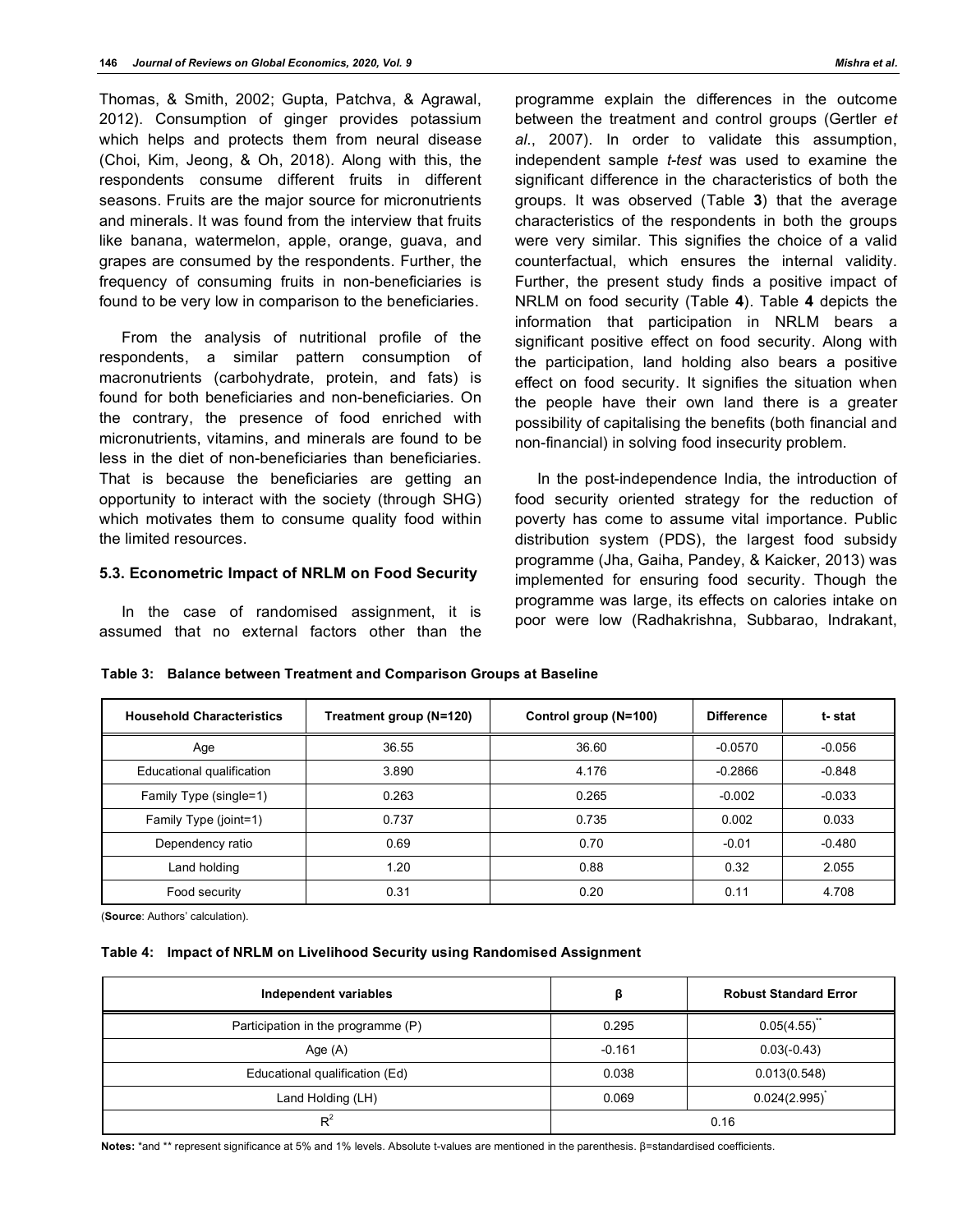&Ravi, 1997; Kochar, 2005; Svedberg, 2012) due to leakages<sup>10</sup> (Dreze & Khera, 2015). Mid-day meal (MDM) was implemented for improving nutritional profile of school-going children. Sharma *et al*. (1995) reveal a positive impact of it on nutritional improvement of regular beneficiaries. The finding of the present study goes in line with the past literature (Deininger & Liu, 2009) and exhibits a positive impact of NRLM on food security.

### **6. CONCLUSION**

Over the last one decade, the importance of food security has widely been acknowledged. Different poverty alleviation programmes are being implemented(directly or indirectly)for achieving food security. NRLM, the recently introduced selfemployment type programme not only provides secured livelihood but also helps in the food production which are essential for any policy implemented for food security (Mellor, 1978).

The study finds that the nutritional profile of both the beneficiaries and non-beneficiaries are similar in the context of consumption of macronutrient (carbohydrate, protein, & fats). The consumption of micronutrient is found to be better in the case of beneficiaries than the non-beneficiaries. Further, the study finds a positive impact of participation on food security of rural poor. Thus, it can be concluded that participation in NRLM helps the beneficiaries in consuming a balanced diet through awareness that helps them in achieving food security. Therefore, participation in the programme should be encouraged.

## **ACKNOWLEDGEMENTS**

We would like to thank the anonymous reviewers for their insightful and scholastic comments that helped us in restructuring and fine-tuning the manuscript.

### **REFERENCES**

l

- Deininger, K., and Liu, Y.(2009)Longer-Term Economic Impacts of Self-Help Groups in India,(World Bank: Working Paper 4886), Policy Research Working papers, retrieved on 18<sup>th</sup> July 2017 http://www.ruralfinanceandinvestment.org/sites/ default/files/1270045576004\_Economic\_impacts\_of\_SGH\_in \_India\_2.pdf (accessed on 18th July 2017).
- Deininger,K., and Liu, Y.(2013)Economic and Social Impacts of an Innovative Self-Help Group Model in India. World Development,43, 149–163. https://doi.org/10.1016/j.worlddev.2012.09.019
- Desai, R. M., and Joshi, S. (2012)Collective Action and Community Development: Evidence from Women's Self-Help Groups in Rural India. Retrieved on 23<sup>rd</sup> July 2017. http://www.isid. ac.in/~pu/seminar/31\_07\_2012\_Paper.pdf.
- Dreze, J., and Khera, R. (2015) Understanding leakages in the public distribution system. Economic & Political weekly, 1(7), 39-42.
- Gertler,P., Martinez,S., Premand,P., Rawling, B.L., and Vermeersch, J.M.C. (2007) Impact evaluation in practice*.* Washington, DC: World Bank.
- Gopalakrishnan, L., Doriya, K., and Kumar, D.S. (2016) Moringa Oleifera: A review on nutritive importance and its medical application. Food science and human wellness, 5(2), 49-56. https://doi.org/10.1016/j.fshw.2016.04.001
- Gopalan, C., Rama Sastri, B.V., and Balasubramanian, S.C. (2016). *Nutritive value of Indian Foods.* (Hyderabad: National Institute of Nutrition).
- Griffith, G., Trueman, L., Crowther, T., Thomas, B., and Smith, B. (2002) Onion- a global benefit to health. phytother Res, 16(7), 603-615. https://doi.org/10.1002/ptr.1222
- Gupta,S.C., Patchva, S., and Agrawal, B.B. (2012) Discovery of curcumin, a component of golden spice, and its miraculous biological activities. Clinical and experimental pharmacology and physiology, 39(3), 283-299. https://doi.org/10.1111/j.1440-1681.2011.05648.x
- Hashem, S.M., Schuler, R.S., and Riley, A.P.(1996) Rural credit programmes and women's empowerment in Bangladesh. World Development, 24 (4), 635-653. https://doi.org/10.1016/0305-750X(95)00159-A
- Heckman, J., and Vytlaci, E. (2005) Structural equations, Treatment Effects and Economic Policy Evaluations. Econometrica, 73(3), 669-738. https://doi.org/10.1111/j.1468-0262.2005.00594.x
- Kujur, R. (2006) Underdevelopment and naxal movement. Economic & political weekly, 41(7), 557-559.
- Lindenberg, M. (2002)Measuring household security at the family and community level in the developing world. World Development, 30(2), 301-318. https://doi.org/10.1016/S0305-750X(01)00105-X
- Mishra, A. (2017) Policy deign of National Rural Livelihood Mission (NRLM): A critical assessment. International Journal of Management and Development studies, 6(8),54-60.
- Mishra, A., and Das, T.K. (2017) Methods of Impact evaluation: A review, retrieved from on 20<sup>th</sup> August 2017. https://dx.doi.org/10.2139/ssrn.2943601
- Mishra, A., Debata, B., and Dewangan, J.K. (2019). Determinants of participation in National Rural Livelihood Mission: An investigation in Odisha, India. *The Empirical Economics Letters,*18 (8), 895-901.
- Mohapatra, S., and Sahoo, B.K. (2016) Determinants of participation in self-help-groups (SHG) and its impact on women empowerment. Indian Growth and Development Review, 9(1), 53-78.
- Parida, N.K. 2008.Chronic Poverty and Hunger in KBK Region of Orissa: Identifying Causes in the Perspective of a Case Study in Watershed Development Project in Nabarangpur District, retrieved on 12<sup>th</sup> March 2018 https://www.google. com/search?q=Parida%2C+N.%2C+2008.+Chronic+Poverty +and+Hunger+in+KBK+Region+of+Orissa%3A+IdentifyingC auses+in+the+Perspective+of+a+Case+Study+in+Watershe d+Development+Project+inNabarangpur+District&oq=Parida %2C+N.%2C+2008.+Chronic+Poverty+and+Hunger+in+KBK +Region+of+Orissa%3A+IdentifyingCauses+in+the+Perspect ive+of+a+Case+Study+in+Watershed+Development+Project +inNabarangpur+District&aqs=chrome..69i57.1958j0j7&sour ceid=chrome&ie=UTF-8
- Pingali, P., Aiyar, A., Abraham, M., and Rahman, A. (2019). *Transforming Food Systems for a Rising India*. Available at

<sup>&</sup>lt;sup>10</sup>It refers to the proportion of PDS rice and wheat released by the Food Corporation of India (FCI) that fails to reach consumers (Dreze & Khera, 2015).